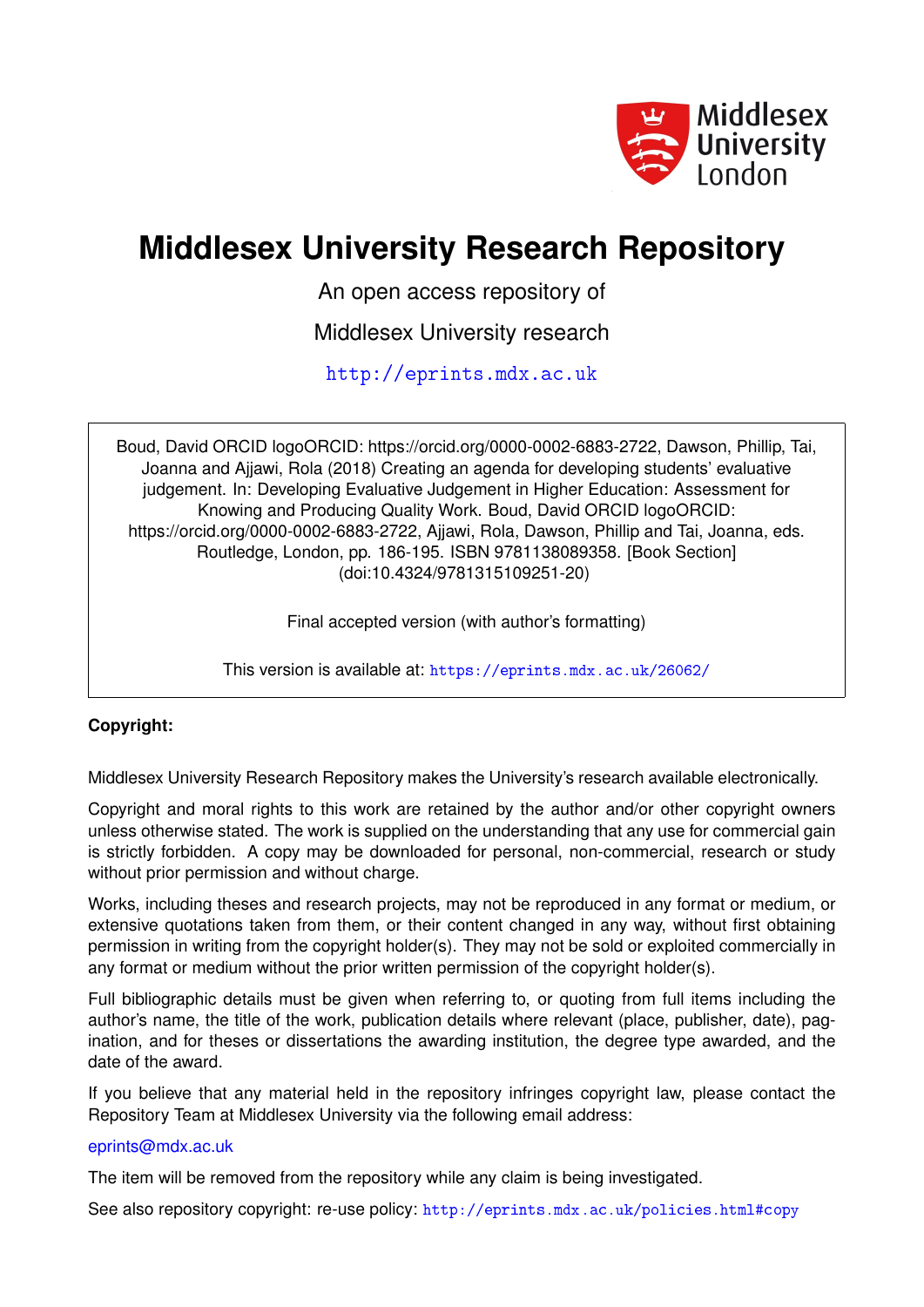Accepted version of

Boud D., Dawson P., Tai J. and Ajjawi R. (2018). Creating an agenda for developing students' evaluative judgement, In Boud D., Ajjawi R., Dawson P., Tai J. (Eds.). *Developing Evaluative Judgement in Higher Education: Assessment for Knowing and Producing Quality Work*, London: Routledge, 186-195. ISBN: 9781138089358, 9781138089341, 9781315109251

# **Creating an agenda for developing students' evaluative judgement**

David Boud, Phillip Dawson, Joanna Tai and Rola Ajjawi

By placing evaluative judgement on the agenda for curriculum reform in higher education, this book points to an underdeveloped, but potentially highly fruitful, direction for adding value to current courses. The "capability to make decisions about the quality of work of self and others" (Ajjawi et al. [Chapter 1, this volume]) is already implicit as an outcome to be developed in university courses, but many of the preceding chapters have argued that it should be actively pursued, rather than taken for granted that it will occur.

We are not suggesting that university courses currently neglect to cultivate students' capacity to develop their evaluative judgement. A cursory glance at any course will uncover multiple examples of activities that foster aspects of judgement which can be mapped to the practices described in this book. What is not occurring, however, is a concerted effort to develop the skills of students across the curriculum and to link evaluative judgement to the substantive learning outcomes for a given discipline or profession. If university courses are promoting this, then it is not well-articulated and we do not sufficiently appreciate how they go about doing it. Furthermore, it is not clear how they might be assisted in this process. It is also not clear how we might judge students' progression along the paths to developing their evaluative judgement capability, other than observing improved work. This is rather indirect and may not help us diagnose problems in judgement rather than execution.

Many different theoretical perspectives have been introduced in this volume. These include social constructivism, cognitive psychology, practice theory, sociomateriality, ontological/epistemic fluency, and identity. These perspectives all have useful contributions to make to this area. They provide tools by which others can interrogate the various ideas which have been proposed and which we take forward here. However, it is not the role of this chapter to attempt to bring these together or suggest where any one theoretical perspective might be fruitful in the quest for further understanding of evaluative judgement and how it might be fostered.

What we seek to do in this final chapter is to point to practical directions that may be taken by those who wish to form an agenda for applying these ideas in course development. This treatment is exploratory, seeking to open up further discussion of how evaluative judgement might be considered and structured into courses.

The development of evaluative judgement involves more than introducing a set of activities to the curriculum. It involves a repositioning of the formation of students within a discipline or profession, and a reinterpretation of the notion of students' development over time. It prompts a new focus on questions such as the development of generic attributes, the structuring of a curriculum, and what constitutes progression from one level of sophistication to another. It also focuses on the role of assessment in learning and how it can contribute, not just to the judgement of students by other parties, but to the judgement by students of themselves and their peers, and where educators and other people can fit into this.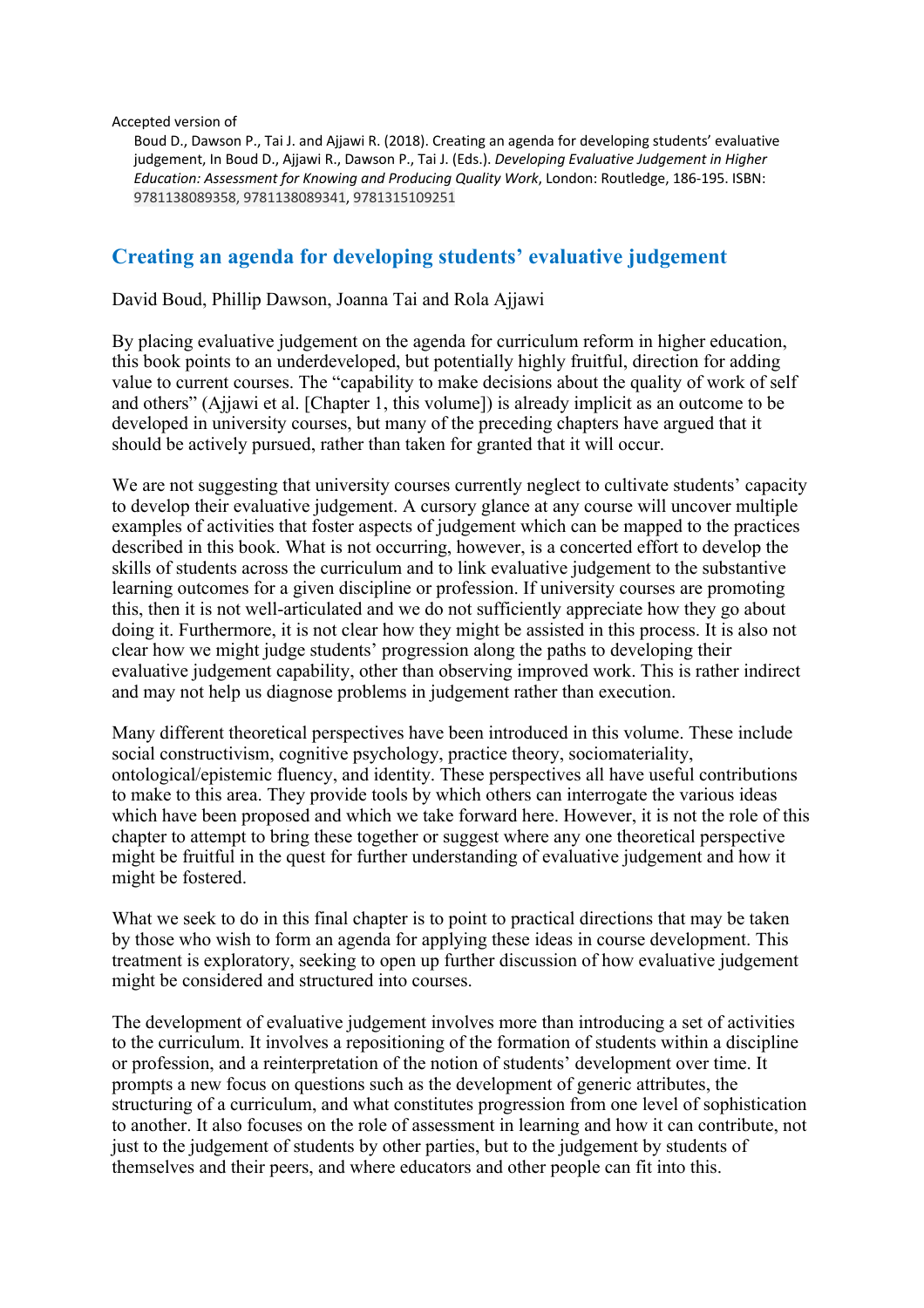#### **Components of evaluative judgement: a learner focus**

While there is more work that needs to be done to fully conceptualise the notion of evaluative judgement and how it might be fostered, we know enough to suggest a pragmatic way forward that can assist in planning courses, especially for the area that Robert Nelson (Chapter 5) has identified as hard evaluative judgement. If we logically examine the notion of evaluative judgement and break it down into its constituent elements, we can identify things done well at present and aspects which may not be done well or at all. This analysis will vary from course to course and from unit to unit in any given course. Also, there will be variation between courses and across disciplines in terms of the objects and practices of evaluative judgement. Different kinds of task are involved, drawing on different knowledge domains and different kinds of knowledge within them. In our considerations, we need to keep in mind that, as Ajjawi and Bearman point out in their chapter (Chapter 4), standards reside in the practices of academic and professional communities and are not always explicit, or explicable. In addition, each discipline and profession has its own signature pedagogies which characterise the ways in which it is learned and these in turn will influence the development of evaluative judgement; see, for example, Dall'Alba (Chapter 2) and Bearman (Chapter 15). While it is not possible to examine these variations here, we can nevertheless begin to focus on what might be some key components of the notion. For each of the components identified, we discuss first how they might be framed and secondly consider design implications which show how the developing judgement can readily sit alongside other aspects of study and assessment.

#### Discerning quality

Once it is agreed that a given type of work needs to be produced, students need to appreciate what constitutes good work of that kind. As Sadler points out, it is necessary to "induct" students into sufficient explicit and tacit knowledge of the kind that would enable them to recognise or judge quality when they see it and also explain their judgements" (Sadler 2010, 542). Without being able to recognise good work, they are unlikely to be able to produce it for themselves. A key part of this capability is discerning quality. While some features of high-quality work end up being codified in standards and criteria, such condensed statements might not be a good starting point for students. After all, if students could fully decrypt the language of standards and criteria they would probably already be operating at a level superior to that of the course they are studying.

After reaching a basic familiarity with the kind of work that is to be produced, and having developed some of the discourse and knowledge needed to discuss it, a useful starting point can be to expose students to samples of work of various qualities so that they can begin to appreciate what distinguishes one from another – perhaps through the use of exemplar pedagogies like those discussed by Carless et al. (Chapter 11). This is a process of discernment through induction. Learners are given practice in noticing what differentiates one piece of work from another. "Work" is used here to describe any product or performance that learners aspire to be able to enact for themselves.

Discerning quality is a central feature of variation theory, developed by Ference Marton. He argues that learning is a process of making increasingly sophisticated discernments. The expert can distinguish many more features of a phenomenon or problem than a novice. In this view, learning is the building of a repertoire of variations in the phenomenon of interest. This body of work provides many studies and illustrations of how quality can be discerned (Bowden and Marton 1998).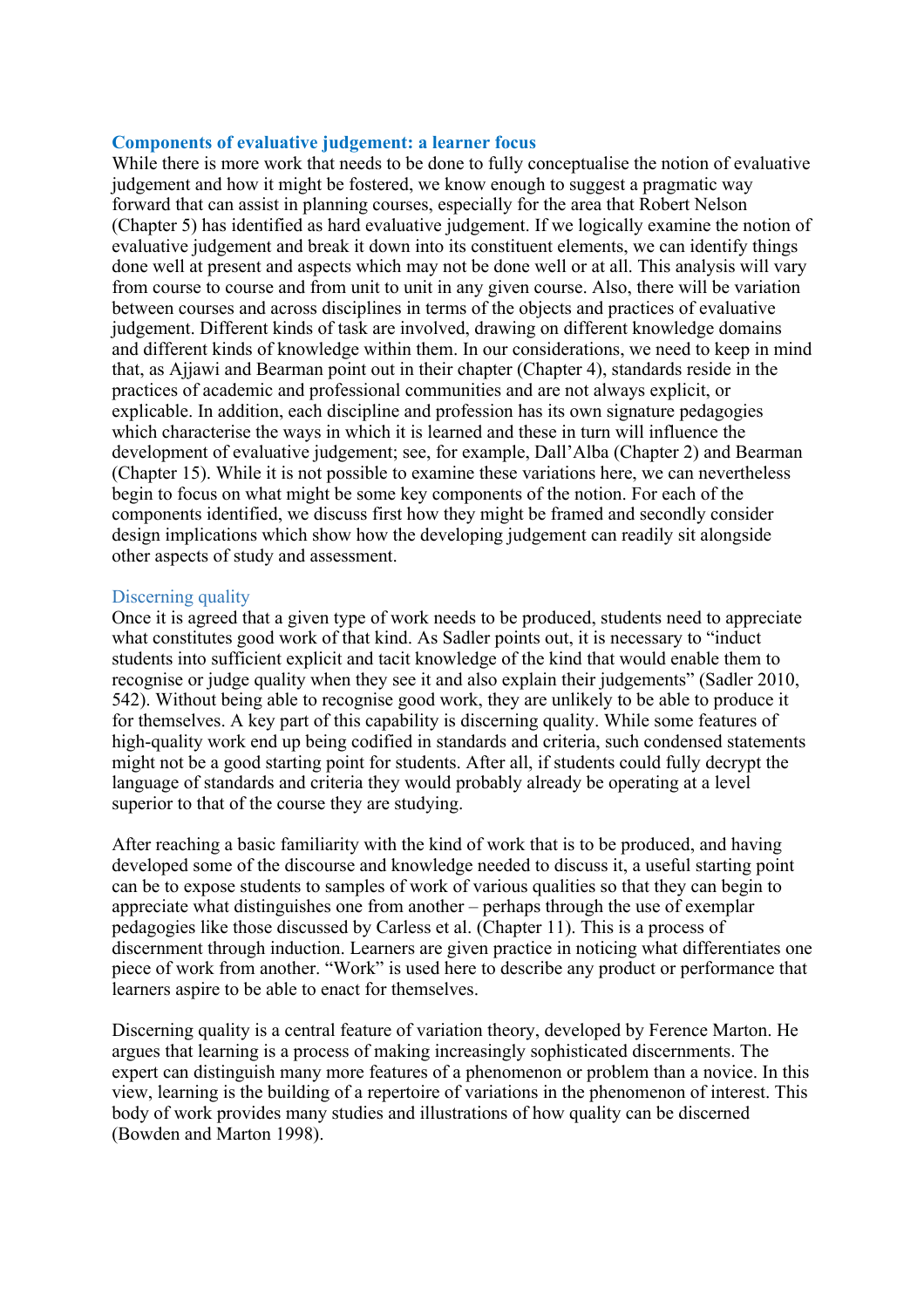Developing the capacity of students to discern quality is not new. It has been advocated by authors on study skills for at least forty years. A simple example of this approach was established by Graham Gibbs in the 1970s (1981). First-year undergraduate students are given examples of essays written in response to an assignment similar in kind to the one for which they are preparing. Through discussion in small groups, students distinguish which essay was better than the others. They are then asked to identify exactly how one is better or worse than the others. These differences are noted and a list of distinguishing features assembled by the group. Thus, a set of distinguishing features is generated and students are introduced to the notion of criteria. Students take these features and use them to prepare their own essays. The power of the process is that students do not need to be given direct instruction on quality features, and so long as the exercise is undertaken in diverse groups with sufficient discussion, students realise that they have the capacity to begin to discern quality for themselves. Later variations on such approaches are taken up in the chapters by Henderson et al. (Chapter 12), Thompson and Lawson (Chapter 14), Tai and Sevenhuysen (Chapter 16) and Carless et al. (Chapter 11), who enter into some specific discussions on how we can get this to occur in various contexts and configurations.

Discernment of quality is not something that begins or ends at first year, as Nelson recognises (Chapter 5). It is a persistent feature of learning and practicing anything, as illustrated in the chapters by Carless et al. (Chapter 11), Henderson et al. (Chapter 12) and Rees et al. (Chapter 18). Thus, opportunities to prompt discernment of quality can be included at transition points in programmes, when students move from producing one kind of work to another that is qualitatively different. For example, students moving from small-scale reports or essays might need to revisit their discernment of quality when faced with producing a research report or Honours project. Indeed, there is some suggestion that moving from one form of assessment to another that requires a quite different approach might require additional efforts in discernment, as students tend to regress a little when producing work in a new form (Boud, Lawson, and Thompson 2015).

While making judgements of the work of others and benefiting from feedback processes is likely to develop connoisseurship, it does not necessarily lead to learners being able to generate good work themselves. So then, what do we need to assist learners in the transition from appreciating the work of others to generating good work of their own? A learner could develop high levels of evaluative judgement, and be assessed as such, but not be able to create good work. The transition from discernment to manifestation is an important one.

#### Judgement processes

How is a judgement made with respect to any learning outcome or type of work? This is one of the most underdeveloped areas in our understandings of evaluative judgement. When educators pass judgement on students' work they traditionally use implicit yardsticks to judge quality, and they are not very good at tapping their own communities of practice to reaching a common view (Price 2005). More simply, they compare students against each other to gain a spread of marks. While the latter process has the virtue of being much easier to undertake, it is now no longer acceptable. In an era of explicit learning outcomes, students must be judged against a defined standard using appropriate criteria (Boud 2017). Officially, comparisons between students are residue of an earlier policy era; however, these comparisons are difficult to escape from as they have shaped much current assessment practice, and there is evidence they may contribute to the calibration of our judgement.

Judgement against a standard, rather than with respect to other students, is now required. It is the norm in most work settings. In technical areas, the notion of a standard is quite straightforward. Indeed, industry quality standards for products and processes are ubiquitous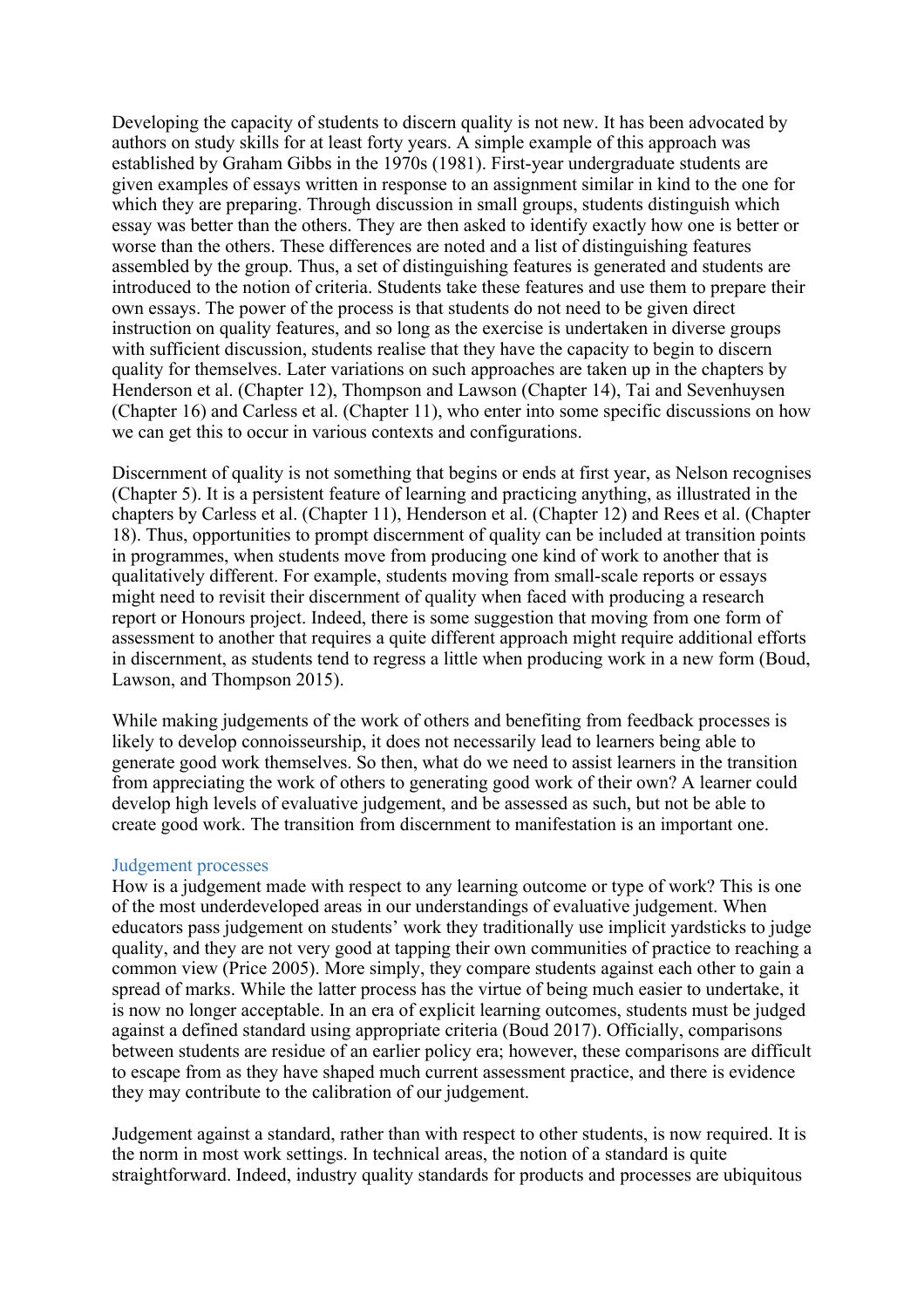and are, for example, published internationally by the International Organization for Standardization (ISO). Companies are held accountable for consistently meeting ISO norms. In most aspects of university work it is not possible, or even desirable, to be quite so formal or rigid. However, some notion of a standard is needed, both for certification of students and to assist them in meeting these requirements. While this may come from a written specification, standards are more typically embedded in examples of work: in texts, in course materials and in captured performances. These provide a yardstick for judgement.

Identifying and utilising standards is a central feature of learning. While standards may be provided to students in many courses, and in vocational courses they are enshrined in professional standards statements, they invariably need to be contextualised and explicated for any given task, and they need to be performed, as Ajjawi and Bearman point out (Chapter 4). Working with and appreciating standards is a pre-requisite for developing judgement based on them. Modelling of this use is needed from teachers, who can represent the kinds of processes that they are helping to prompt in students.

Modelling and embodiment, or even representations of standards, are insufficient in themselves. Rubrics present an example where standards are contextualised by teachers but may remain opaque to students. While rubrics (a marking grid representing the various learning outcomes for an assignment and criteria and levels of performance for each) are manifestly a representation of the standards required for a given assignment, they are often not in a form that can be readily appreciated or, when feedback is provided in terms of the categories of the rubric, understood. An example of how this might be addressed is given in the chapter by Ajjawi and Bearman (Chapter 4), which describes how students can go through a process of co-constructing a rubric for an assignment and thus appreciate, through direct experience, how standards and criteria are created and instantiated in the form of a rubric.

Judgements may be made through comparison with the work of others, as given in the example above, or with oneself, as when a learner seeks to improve their own work from previous assignments or through working on drafts. Students need to discern the key features of their own work, and that of others, and then judge what else is needed to improve their work.

Fostering judgement processes requires opportunities within courses for students to engage in practicing judging and to receive feedback information on the judgements they make. This is needed whether or not rubrics are involved, and can be undertaken on a regular basis with each new class of students. Importantly, students must not just appreciate the standards that they will apply; they must also get opportunities to compare their judgements with those who have greater expertise. An example from our own teaching experience is to ask students to appraise their work against a set of features of good work that they have generated in class. These are used to compile an assignment attachment sheet, on which each student writes qualitative statements indicating how their accompanying assignment addresses the criteria that have been agreed. When their marked work is returned, they receive comments solely on how well they have judged their own performance. This focuses on discrepancies between their own judgement and that of the assessor. Thus, feedback here is primarily focused on improving students' judgement of work of this kind, and secondarily on improvement of the work itself. This process can be enhanced when, prior to submission, students share their draft with a peer, receive comments and modify their own work accordingly. Of course, this can only be done effectively in a standards-based context in which students are not penalised when the work of their peers improves. Further examples of how feedback may be optimised to develop students' evaluative judgements can be found in the chapters by Henderson et al. (Chapter 12) and Johnson and Molloy (Chapter 17).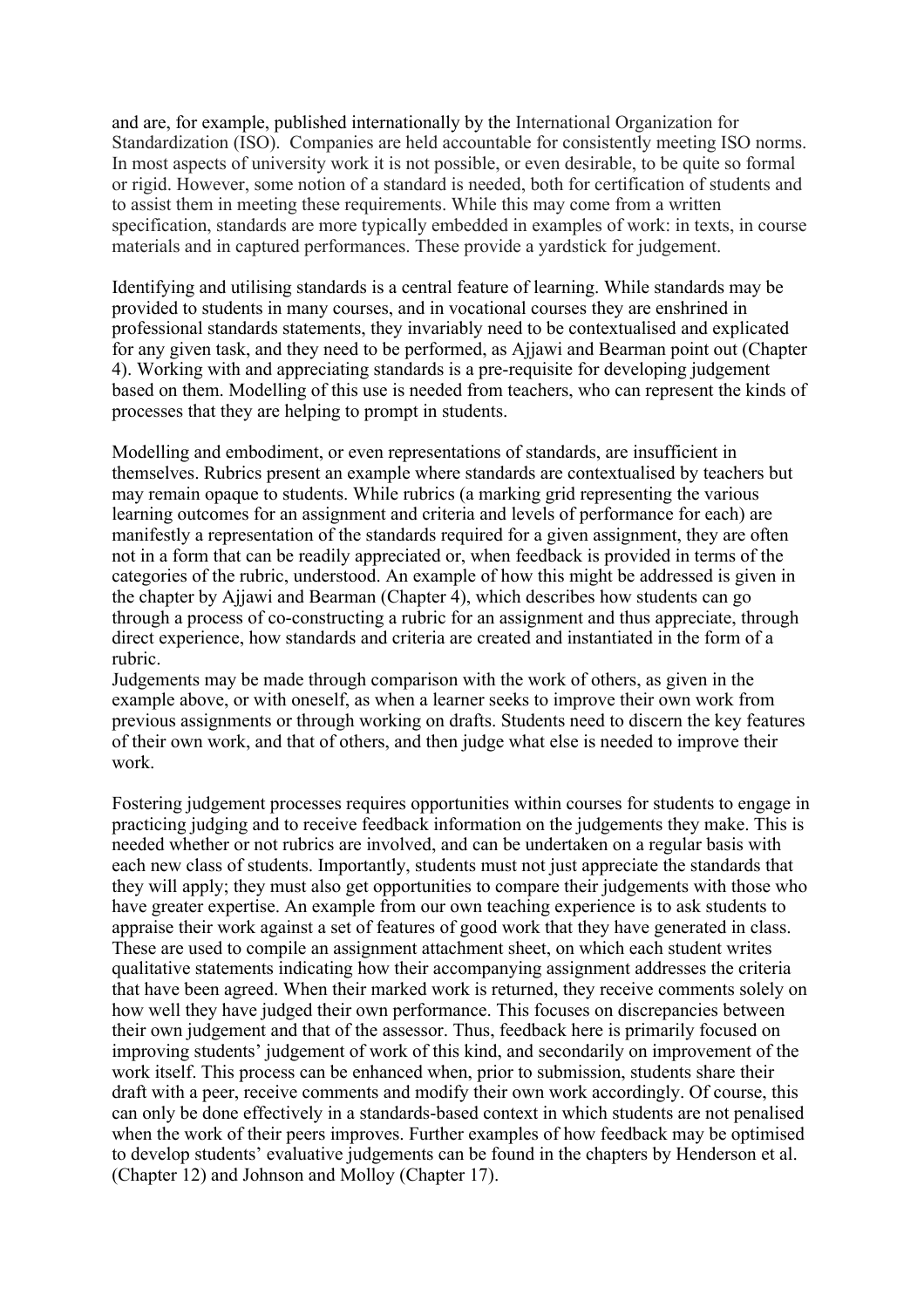#### Managing biases

All judgements are subject to beliefs, assumptions and biases of different kinds, as Joughin and Dawson point out (Chapters 6 and 10 respectively). It is the nature of human judgement that a fully objective assessment cannot be made. The best we can do is to recognise our own biases and seek to manage them. This is just as much a problem when teachers or assessors judge students' work as it is when students do it for themselves or each other. A whole repertoire of approaches has been developed to manage biases in marking, which can be adapted to the present context (e.g., the Better Judgement website).

The most important step for this aspect of developing evaluative judgement is to accept that the judgements that anyone makes will be biased, and to recognise where the sources of bias may reside. As well as the biases and their sources discussed by Joughin (Chapter 6), the most common bias in self-judgement is the desire to do well and interpret one's own work in the best possible light. For example, when confronted with a marking scheme with model answers, many students are tempted to give themselves the benefit of the doubt. For this reason, it is vital for students to access multiple sources of information and be open to a multiplicity of judgements by others that they are encouraged to reflect on. These sources include different teachers, different peers and anyone to whom their work is visible or who could be invited to view it. We recognise our biases through seeing our work through the eyes of others. Temptations for bias are even stronger when there are incentives for distortion, for instance through the allocation of grades or rewards for the quality of the work, rather than the quality of the judgement. Strategies for promoting metacognitive checking of evaluative judgement processes are presented by Lodge and colleagues (Chapter 7).

#### Assessing quality trustworthiness of sources and others

Any given learner usually has access to considerable material and human resources that could potentially assist them in making effective judgements of their work. However, some of these sources could lead to worse judgements, or potentially even harm the development of their evaluative judgement capability. How then can they know what to rely on and what to be sceptical of? As far as material resources are concerned, in the era of the Internet this is part of the basic requirement of distinguishing what counts as a trustworthy information source (or not) for any given purpose. For example, when online source evaluation is not explicitly taught, students tend towards heuristics that can be somewhat unhelpful, such as looking to confirm pre-existing beliefs or going on the reputation of the source rather than the quality of the information (Metzger and Flanagin 2013). The development of skills for judging the quality of sources of information need to be considered alongside other aspects of learning skills development around the use of sources and evidence for any aspect of academic work. Interventions intending to develop students' information literacy or domain-specific critical thinking skills could fruitfully consider these capabilities through an evaluative judgement lens.

When it comes to direct information from other people, further considerations apply. A feature which may be overlooked in making judgements is an affective one. When undertaking a feedback process with another person, how does one judge what reliance to place on their comments? Can they be trusted in what they provide? This is already an active but overlooked consideration when students receive information from staff (Telio, Regehr, and Ajjawi 2016). Some comments are believed and others are not. The basic question to be asked is: does this person have my best interests at heart and do I think that what they say has credence? Only when the answer is in the positive can the information provided be regarded as secure. With no knowledge of the other person, they can only be judged in terms of their position (a teacher, a peer) and on the content and manner of the information they offer.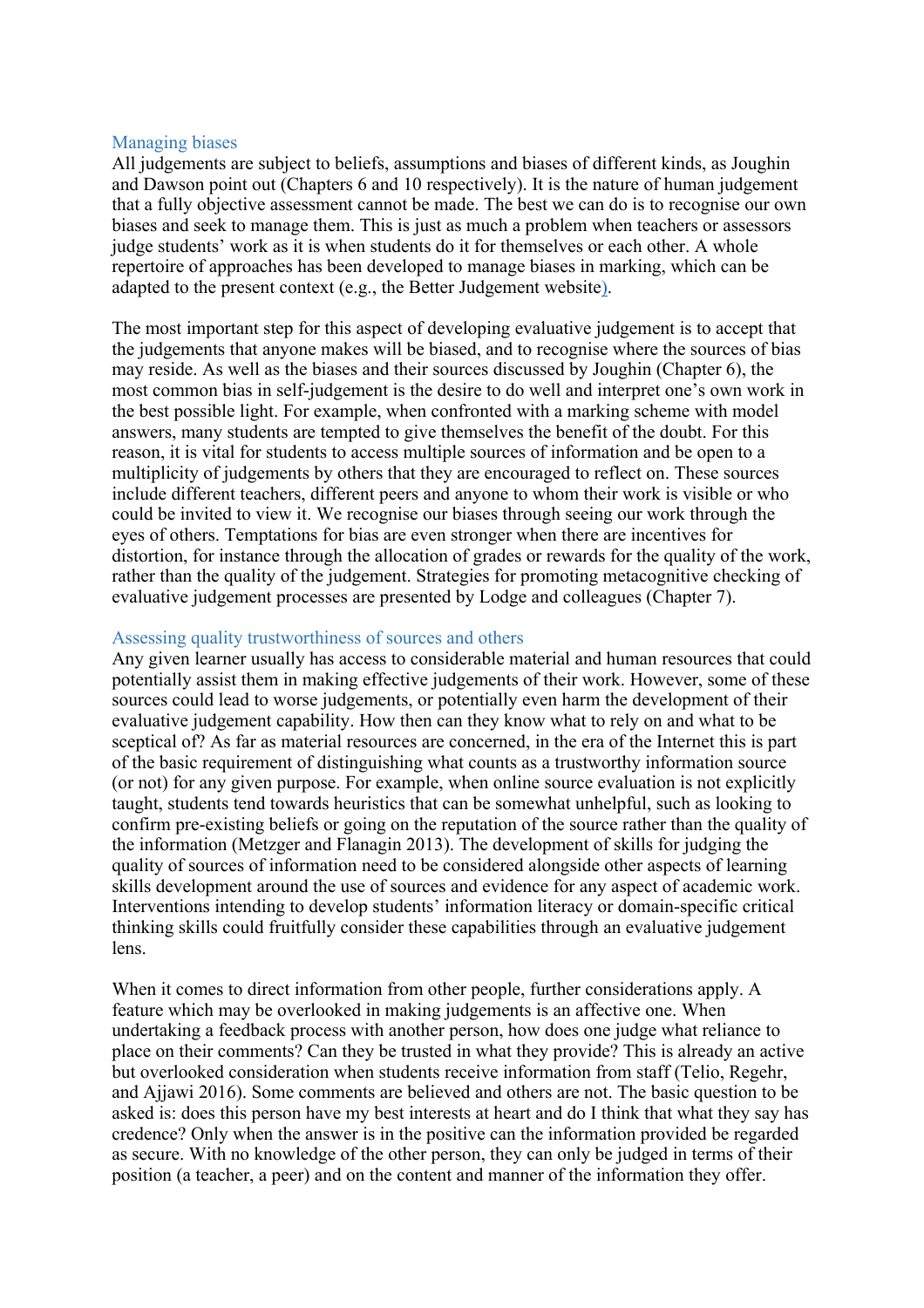Information which appears to be disrespectful can be ignored, and the rest treated cautiously. The question to consider is: is what the other person communicates significant enough and trustworthy enough to take the effort to act on it?

The converse of judging the trustworthiness of others is being trusted oneself; that is, ensuring that information provided can be relied upon and be seen to be trustworthy by the other person (Carless 2013). Trust is a reciprocal process: trust begets trust, and when offering comments to others it should be expected that the trustworthiness of the provider is taken into consideration by the recipient. Maximising one's own trustworthiness to others involves being interested in their learning, eliciting what they want, appreciating the appropriate criteria to use and communicating that to them, pitching the level of comments suitably for what you know of them, and contextualising information suitably; in short, knowing what you are doing and communicating it authentically.

A challenge comes when there is different information coming from different sources. Clearly, the value of what others say relative to the work considered is of first importance; balancing different inputs then involves making judgements about the source and the perspectives they hold, and their relationship to the recipient and the work.

# Seeking opportunities for practice

Evaluative judgement is a complex process which needs as much practice as does generating the work that is being judged. It is an embodied process that needs to be enacted, not just studied or thought about, as Dall'Alba emphasises (Chapter 2). She draws attention to the importance of developing evaluative judgement over time, as students become the professionals they aspire to be. Development needs to be undertaken across the different domains and subject matters of a programme. It is not a generic process which, once learned, can be applied universally, but rather, as Bearman highlights, is instead embedded within disciplinary and professional practices (Chapter 15). This implies that multiple opportunities are required for the practice of judgement across a course or programme, many of which require accompanying feedback processes using multiple sources of feedback information, as discussed by Thompson and Lawson (Chapter 14) and Ellis (Chapter 13). The obvious occasions for practice are when tasks are undertaken as part of the normal curriculum. However, when new ideas are being introduced or new processes of development are used, there may be a need for explicit instruction, practice and feedback in how to judge appropriately. As Goodyear and Markauskaite discuss (Chapter 3), it is also important for students to gain exposure to situations in which intrinsic feedback from the environment can "bite them back", allowing students to thus learn from the world in which they operate rather than from any deliberate pedagogic intervention.

A well-designed curriculum would map these occasions and opportunities for practice over units and years, and provide mechanisms to allow students to track their development. This requires digital enablement to store artefacts, record information about judgements and feedback, allow easy navigation across occasions, and provide clear summaries of progress in developing judgement as well as meeting programme learning outcomes. There are various devices to aid different aspects of this (for instance, see Thompson and Lawson, Chapter 14), such as e-portfolios, specialist platforms (e.g., Re:View) and dash boards; however, they need to be well integrated into the usual learning management systems to be effective. Forums for reflection are also needed, to assist learners in utilising the information available through such enabling devices to take responsibility for managing the development of their own evaluative judgement across a programme. Such approaches require a programmatic view of curriculum design and assessment, rather than the fragmented one common in a unit-centred approach to courses. As tempting as it may be, developing one course unit focused on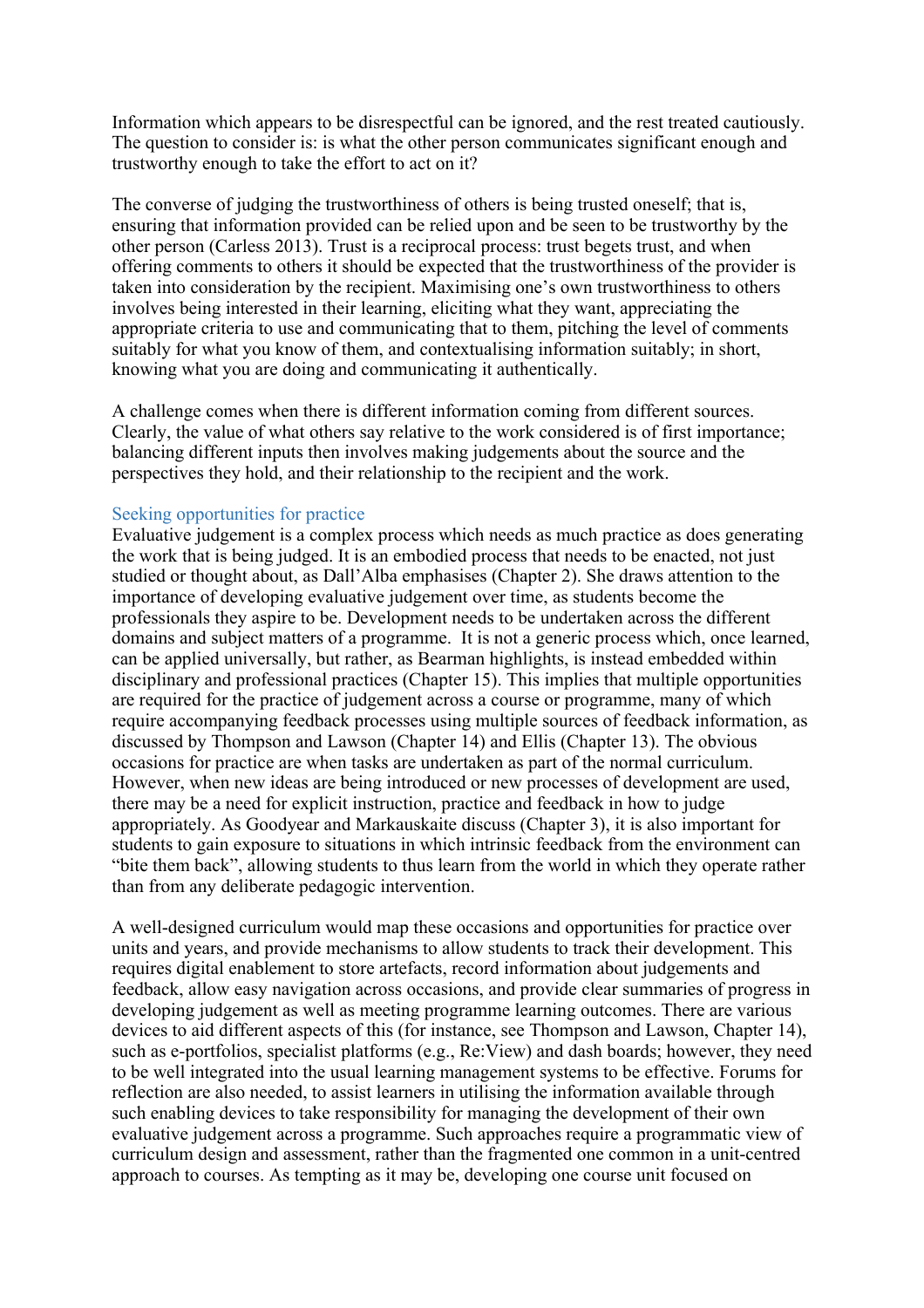evaluative judgement is unlikely to have much effect; evaluative judgement must be integrated into day-to-day activities across units.

# **Enabling conditions of courses**

While we have emphasised the need for activities to be included in the curriculum to promote the development of evaluative judgement, such activities cannot be enacted independently of the many other aspects of teaching and learning that pursue other desirable goals. From the the learning-centred perspective we have been discussing in this chapter, the most important condition is emphasised by Boud and Falchikov (2007) in their notion of promoting informed judgement: the self-identification by students as active learners. This refers to the need for all students to navigate the transition between seeing themselves as *consumers* of courses – the responsibility for which lies with others – to *learners*, as they realise that they are the principal agents for their own learning and that only at their own initiative can they benefit from the opportunities available to them. Different students make this transition at different points, some long before they enter university. It is only through an effective transition pedagogy, which starts in first year and ensures that all students have shifted in this way (Kift 2015), that effective development of evaluative judgement can proceed. Transition is nonlinear, and continues throughout and beyond the university; evaluative judgement should be revisited when major transitions occur, such as when learning key threshold concepts, or when entering placements in the workplace.

Several contributors have identified ways in which consideration of self-regulated learning can provide useful ways of thinking about practicing evaluative judgement and the enabling conditions of courses, along with specific suggestions about how it can be introduced. Introducing evaluative judgement practice is one important way in which self-regulation can be promoted and developed, as discussed by Bennett (Chapter 9), Panadero and Broadbent (Chapter 8) and Lodge (Chapter 7).

The effective use of the elements of evaluative judgement development outlined here are contingent on having good quality feedback processes throughout a programme (Boud and Molloy 2013). These involve the careful selection of tasks, sequencing of activities so that capacity for evaluative judgement can build systematically, and feedback comments arranged from multiple sources (teacher, peers, etc.) and timed such that they can be utilised for the next task. Feedback for the development of judgement needs to be considered programmatically, not just in relation to each unit; capacities need to build over time and across different subject matter.

# **Conclusion**

In conclusion, there is a clear agenda to be pursued to enable the general goal of developing learners' evaluative judgement within higher education. Individual teachers will readily find ways of doing so, drawing on examples given in this book. The more substantial challenge is to develop learners' evaluative judgement systematically across the curriculum across many diverse disciplinary areas. At first sight, it may appear that this is an additional burden for an already overloaded programme. However, closer consideration suggests that this agenda is simply one of ensuring that graduating students are able to do what the curriculum claims. A focus on evaluative judgement is a focus on the core feature of education itself: there is no point in graduating students who do not know what they can and cannot do. They need to be able to judge good work when they see it – whether it is their own work or that of others. Anything less is a failure on the part of the institution to graduate capable students who can continue their learning.